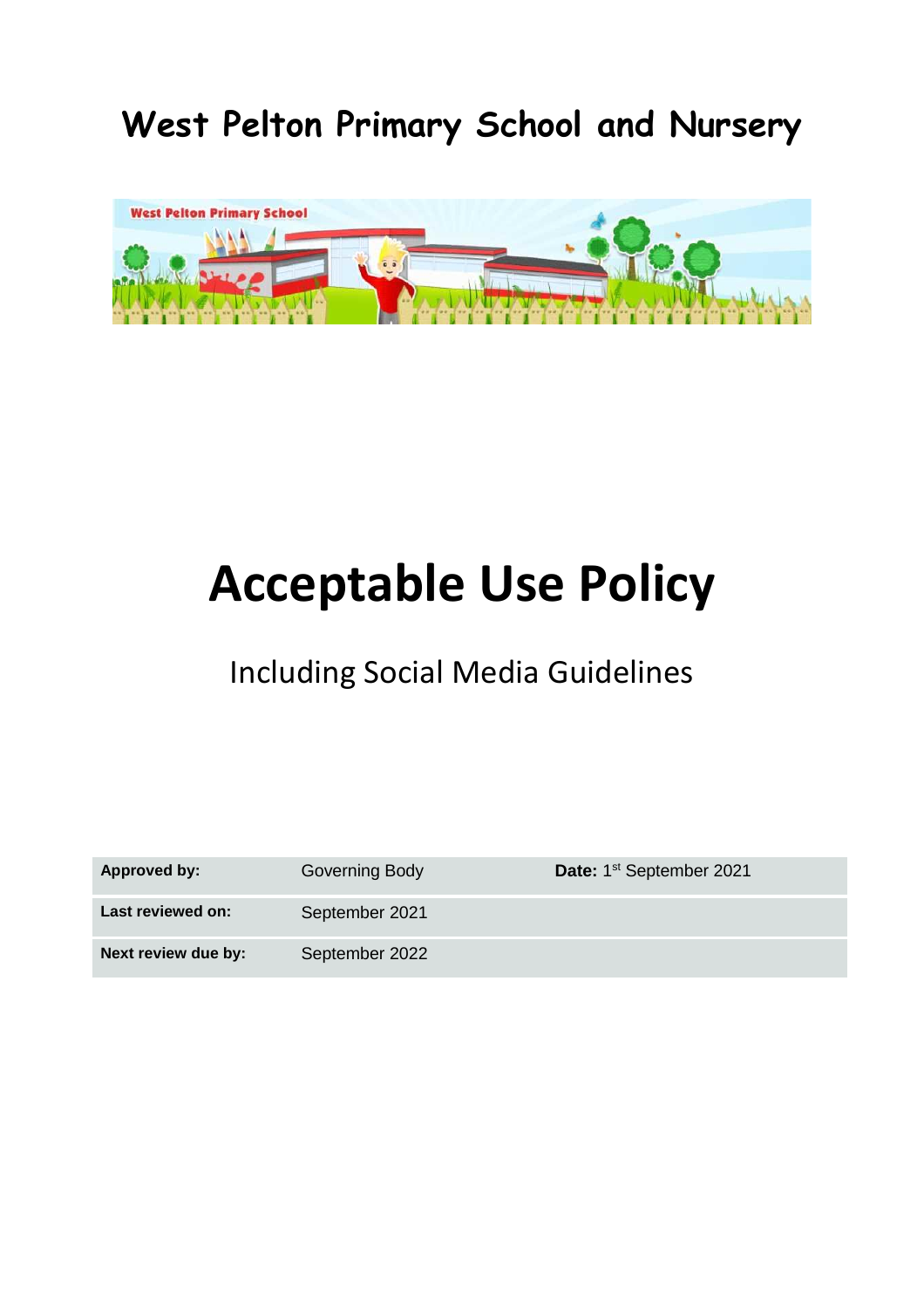# **Contents**

| Appendix 3: Acceptable use agreement for older pupils Error! Bookmark not defined.     |  |
|----------------------------------------------------------------------------------------|--|
|                                                                                        |  |
| Appendix 5: Acceptable use agreement for staff, governors, volunteers and visitors  16 |  |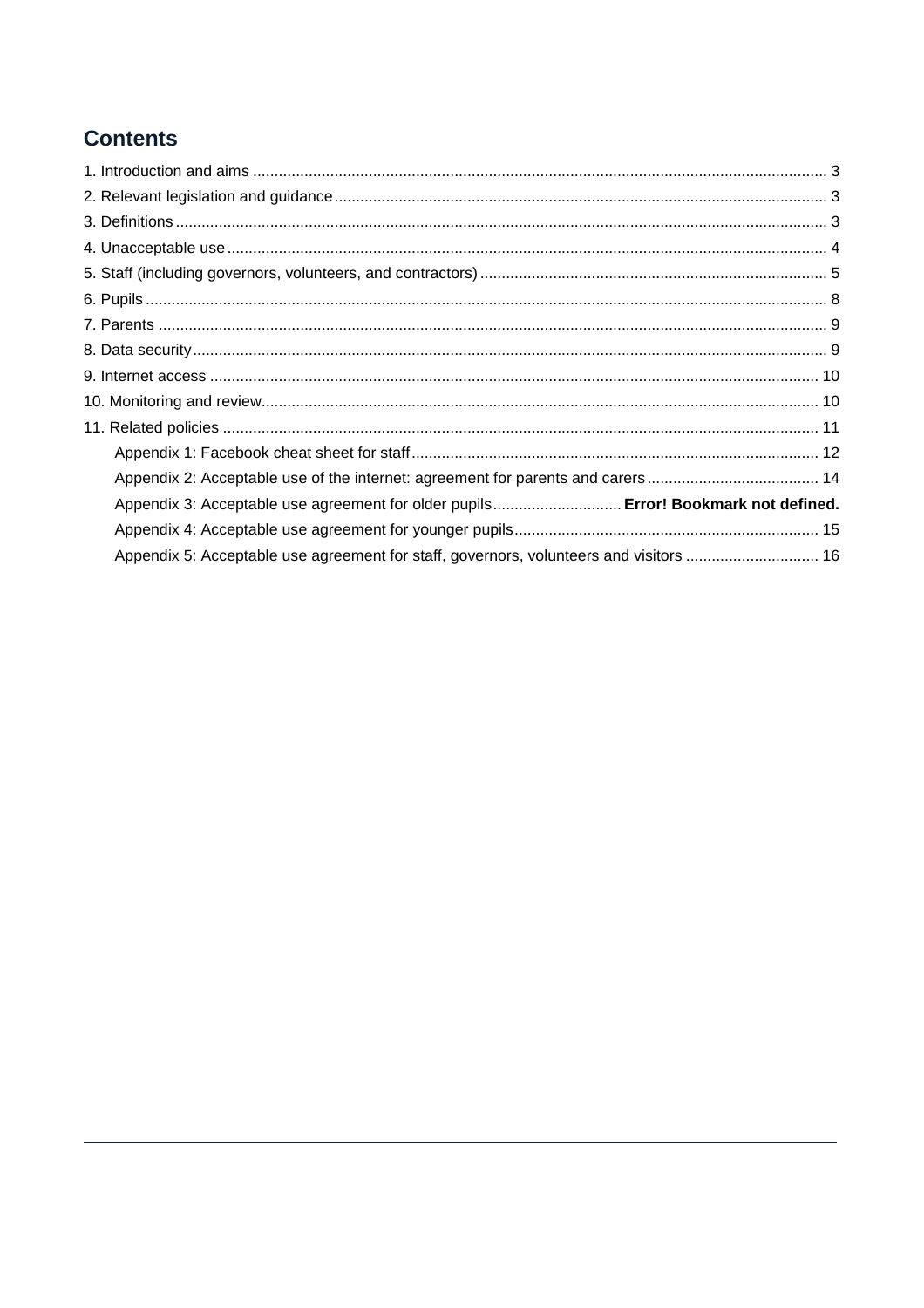# <span id="page-2-0"></span>**1. Introduction and aims**

The purpose of the policy is to ensure the school network is operated safely and all users of ICT are safe. It refers to our school ICT network and to the use of mobile technologies, both within it and external to it, explains the behaviours which are acceptable and unacceptable within our school.

ICT is an integral part of the way our school works, and is a critical resource for pupils, staff, governors, volunteers and visitors. It supports teaching and learning, pastoral and administrative functions of the school.

However, the ICT resources and facilities our school uses also pose risks to data protection, online safety and safeguarding.

This policy aims to:

- Set guidelines and rules on the use of school ICT resources for staff, pupils, parents and governors
- Establish clear expectations for the way all members of the school community engage with each other and with stakeholders online
- Support the school's policy on data protection, online safety and safeguarding
- Prevent disruption to the school through the misuse, or attempted misuse, of ICT systems
- Support the school in teaching pupils safe and effective internet and ICT use

This policy covers all users of our school's ICT facilities, including governors, staff, pupils, volunteers, contractors and visitors.

All members of staff have a responsibility to use the school's computer system in a professional, lawful, and ethical manner. Our AUP must be fully complied with at all times. All users of the school network should note that it is monitored on a regular basis. Any person who is found to have misused the school system or not followed our AUP could face disciplinary action and in the most serious cases legal action may also be taken.

# <span id="page-2-1"></span>**2. Legislation and guidance**

This policy refers to, and complies with, the following legislation and guidance:

- > [The General Data Protection Regulation](https://eur-lex.europa.eu/legal-content/EN/TXT/HTML/?uri=CELEX:32016R0679)
- [Data Protection Act 2018](http://www.legislation.gov.uk/ukpga/2018/12/contents/enacted)
- [Computer Misuse Act 1990](https://www.legislation.gov.uk/ukpga/1990/18/contents)
- [Freedom of Information Act 2000](https://www.legislation.gov.uk/ukpga/2000/36/contents)
- [The Education and Inspections Act 2006](https://www.legislation.gov.uk/ukpga/2006/40/part/7/chapter/1)
- **Xeeping Children Safe in Education 2018**
- [Searching, screening and confiscation: advice for schools](https://www.gov.uk/government/publications/searching-screening-and-confiscation)
- [Human Rights Act 1998](https://www.legislation.gov.uk/ukpga/1998/42/contents)
- [The Telecommunications \(Lawful Business Practice\) \(Interception of Communications\) Regulations 2000](https://www.legislation.gov.uk/uksi/2000/2699/regulation/3/made)
- [Education Act 2011](http://www.legislation.gov.uk/ukpga/2011/21/section/2/enacted)

# <span id="page-2-2"></span>**3. Definitions**

**"ICT facilities":** includes all facilities, systems and services including but not limited to network infrastructure, desktop computers, laptops, tablets, phones, music players or hardware, software, websites, web applications or services, communication applications such as WhatsApp, Facebook messenger, SMS messaging and any device system or service which may become available in the future which is provided as part of the ICT service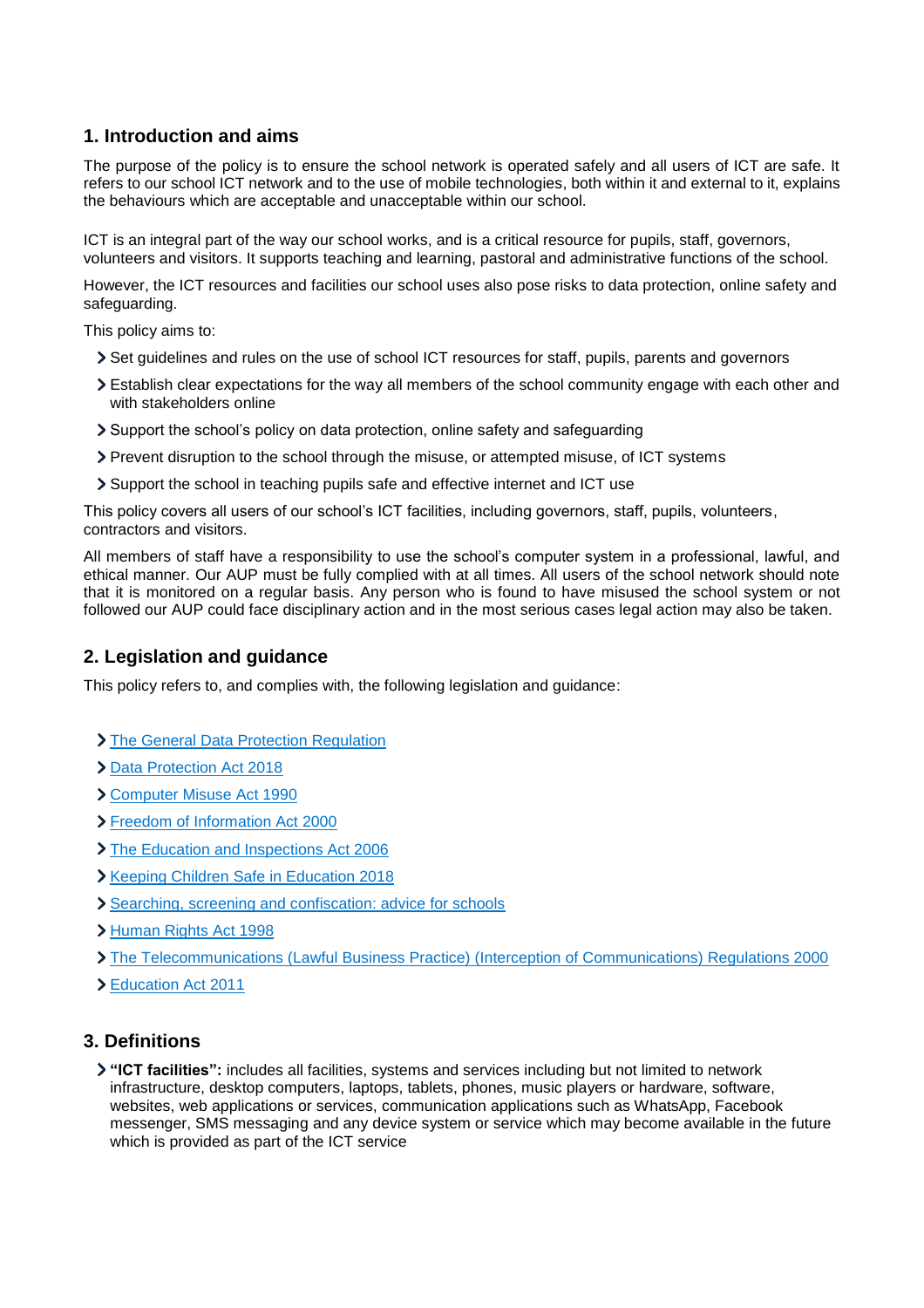- **"Users":** anyone authorised by the school to use the ICT facilities, including governors, staff, pupils, volunteers, contractors and visitors
- **"Personal use":** any use or activity not directly related to the users' employment, study or purpose
- **"Authorised personnel":** employees authorised by the school to perform systems administration and/or monitoring of the ICT facilities
- **"Materials":** files and data created using the ICT facilities including but not limited to documents, photos, audio, video, printed output, web pages, social networking sites, and blogs

#### <span id="page-3-0"></span>**4. Unacceptable use**

The following is considered unacceptable use of the school's ICT facilities and online platforms by any member of the school community. Any breach of this policy may result in disciplinary or behaviour proceedings (see section 4.2 below).

Unacceptable use of the school's ICT facilities includes:

- Using the school's ICT facilities to breach intellectual property rights or copyright
- Using the school's ICT facilities to bully or harass someone else, or to promote unlawful discrimination
- > Breaching the school's policies or procedures
- Any illegal conduct, or statements which are deemed to be advocating illegal activity
- Accessing, creating, storing, linking to or sending material that is pornographic, offensive, obscene or otherwise inappropriate
- Activity which defames or disparages the school, or risks bringing the school into disrepute
- Sharing confidential information about the school, its pupils, or other members of the school community
- Connecting any device to the school's ICT network without approval from authorised personnel
- Setting up any software, applications or web services on the school's network without approval by authorised personnel, or creating or using any program, tool or item of software designed to interfere with the functioning of the ICT facilities, accounts or data
- Gaining, or attempting to gain, access to restricted areas of the network, or to any password-protected information, without approval from authorised personnel
- Allowing, encouraging, or enabling others to gain (or attempt to gain) unauthorised access to the school's ICT facilities
- Causing intentional damage to ICT facilities
- Removing, deleting or disposing of ICT equipment, systems, programs or information without permission by authorised personnel
- Causing a data breach by accessing, modifying, or sharing data (including personal data) to which a user is not supposed to have access, or without authorisation
- Using inappropriate or offensive language
- Promoting a private business, unless that business is directly related to the school
- Using websites or mechanisms to bypass the school's filtering mechanisms

This is not an exhaustive list. The school reserves the right to amend this list at any time. The headteacher or other delegated member of SLT will use professional judgement to determine whether any act or behaviour not on the list above is considered unacceptable use of the school's ICT facilities.

#### **4.1 Exceptions from unacceptable use**

Where the use of school ICT facilities is required for a purpose that would otherwise be considered an unacceptable use, exemptions to the policy may be granted at the headteacher's discretion.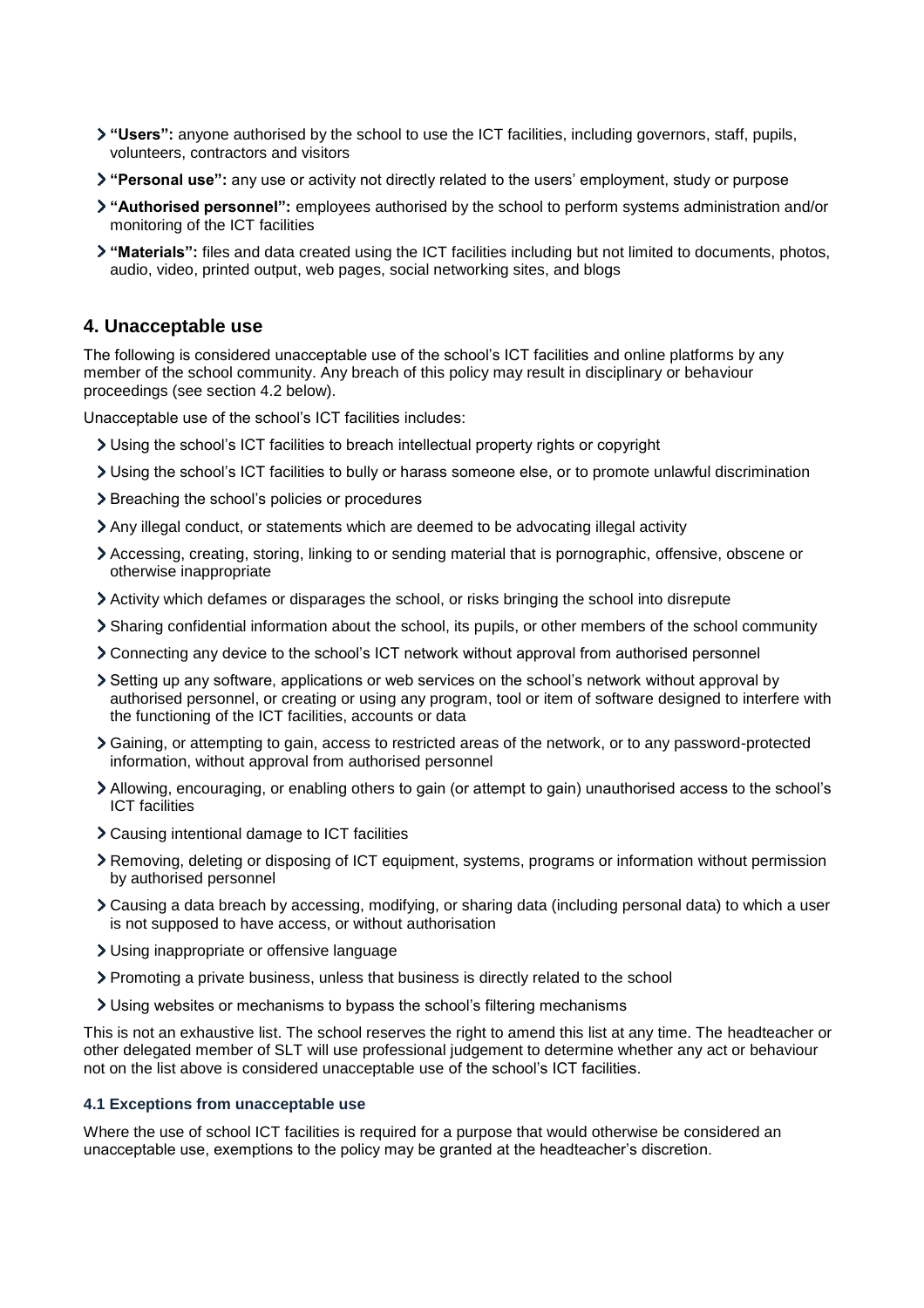In such circumstances, permission must be sought from the head teacher.

#### **4.2 Sanctions**

Staff or pupils who engage in any of the unacceptable activity listed above may face disciplinary action in line with the school's policies including the Behaviour Policy (Pupils), Disciplinary Policy and Staff Code of Conduct (Staff).

In the case of adults who are not staff members other sanctions are available such as revoking permission to use the school's systems.

Members of staff will have been provided access to the above policies as part of your induction. If you require access to a copy these are available from the headteacher or school office.

# <span id="page-4-0"></span>**5. Staff (including governors, volunteers, supply teachers and contractors)**

#### **5.1 Access to school ICT facilities and materials**

The school's headteacher manages access to the school's ICT facilities and materials for school staff. That includes, but is not limited to:

- Computers, tablets and other devices
- Access permissions for certain programmes or files

Staff will be provided with unique log-in/account information and passwords that they must use when accessing the school's ICT facilities.

Staff who have access to files they are not authorised to view or edit, or who need their access permissions updated or changed, should contact the headteacher or ICT Technician.

#### **5.1.1 Use of phones and email**

The school provides each member of staff with an email address.

This email account should be used for work purposes only.

All work-related business should be conducted using the email address the school has provided.

Staff must not share their personal email addresses with parents and pupils, and must not send any workrelated materials using their personal email account.

E-mail attachments should only be opened if the source is known and trusted. There have been an increasing number of spam emails received by staff in schools which contain links that can be damaging to ICT systems and also lead to serious network and equipment hacking.

If you are required to send an email to more than one recipient, ensure that the email addresses are entered in to the 'bcc' box to ensure that you are not sharing personal email addresses with others.

E-mail should be written carefully and politely and should never contain anything which is likely to cause annoyance, inconvenience or needless anxiety. Incorrect or improper statements can give rise to claims for discrimination, harassment, defamation, breach of confidentiality or breach of contract.

Email messages are required to be disclosed in legal proceedings or in response to requests from individuals under the Data Protection Act 2018 in the same way as paper documents. Deletion from a user's inbox does not mean that an email cannot be recovered for the purposes of disclosure. All email messages should be treated as potentially retrievable and public.

Staff must take extra care when sending sensitive or confidential information by email. Any attachments containing sensitive or confidential information should be encrypted so that the information is only accessible by the intended recipient. A double checking system should also be implemented whereby one member of staff asks another to check content of their message before sending

If staff receive an email in error, the sender should be informed and the email deleted. If the email contains sensitive or confidential information, the user must not make use of that information or disclose that information.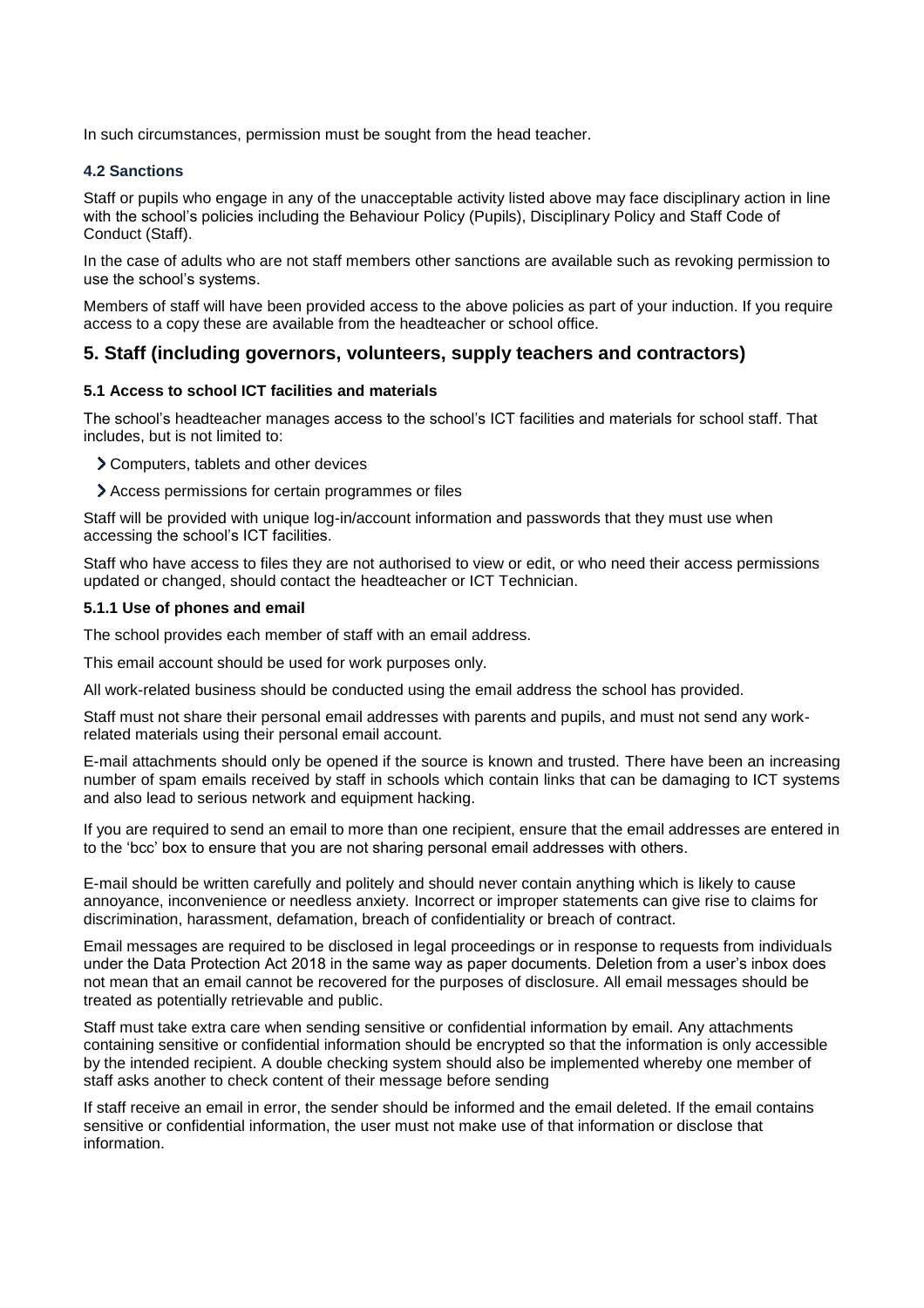If staff send an email in error which contains the personal information of another person, they must inform the headteacher or data protection officer immediately and follow our data breach procedure.

Staff must not give their personal phone numbers to parents or pupils. Staff must use phones provided by the school to conduct all work-related business.

School phones must not be used for personal matters.

Staff who are provided with mobile phones as equipment for their role must abide by the same rules for ICT acceptable use as set out in section 4.

If for any reason a member of staff feels there is a need to attempt to record a telephone conversation this should be discussed first with the headteacher.

#### **5.1.2 Use of printers**

If printing or scanning documents, ensure that any document containing personal or sensitive information is only printed at a time when you are able to collect it immediately, so as not to leave sensitive information lying on printers/photocopiers

#### **5.2 Personal use**

Staff are permitted to occasionally use school ICT facilities and mobile phones for personal use subject to certain conditions set out below. Personal use of ICT facilities must not be overused or abused. The headteacher may withdraw permission for it at any time or restrict access at their discretion.

ICT facilities personal use is permitted provided that such use:

- Does not take place during worktime
- Does not constitute 'unacceptable use', as defined in section 4
- > Takes place when no pupils are present
- Does not interfere with their jobs, or prevent other staff or pupils from using the facilities for work or educational purposes

Staff may not use the school's ICT facilities to store personal non-work-related information or materials (such as music, videos, or photos).

Staff should be aware that use of the school's ICT facilities for personal use may put personal communications within the scope of the school's ICT monitoring activities (see section 5.5). Where breaches of this policy are found, disciplinary action may be taken.

Staff should be aware that personal use of ICT (even when not using school ICT facilities) can impact on their employment by, for instance putting personal details in the public domain, where pupils and parents could see them.

Personal mobile phones should not be used in areas of school where pupils have access

During teaching time, mobile phones should be turned off or put on silent mode and stored in an area away from sight of the children.

Staff are allowed to access their personal phones on breaks, lunch times and after school in designated areas e.g. staff room (safe, suitable places where the children are not present).

It is forbidden to take photographs/videos of the children on personal mobile phones.

Staff should take care to follow the school's guidelines on social media (see appendix 1) and use of email (see section 5.1.1) to protect themselves online and avoid compromising their professional integrity.

#### **5.2.1 Personal social media accounts**

Members of staff should ensure that their use of social media, either for work or personal purposes, is appropriate at all times. Remember that damage to professional reputations can inadvertently be caused by quite innocent postings or images.

The school has guidelines for staff on appropriate security settings for Facebook accounts (see appendix 1).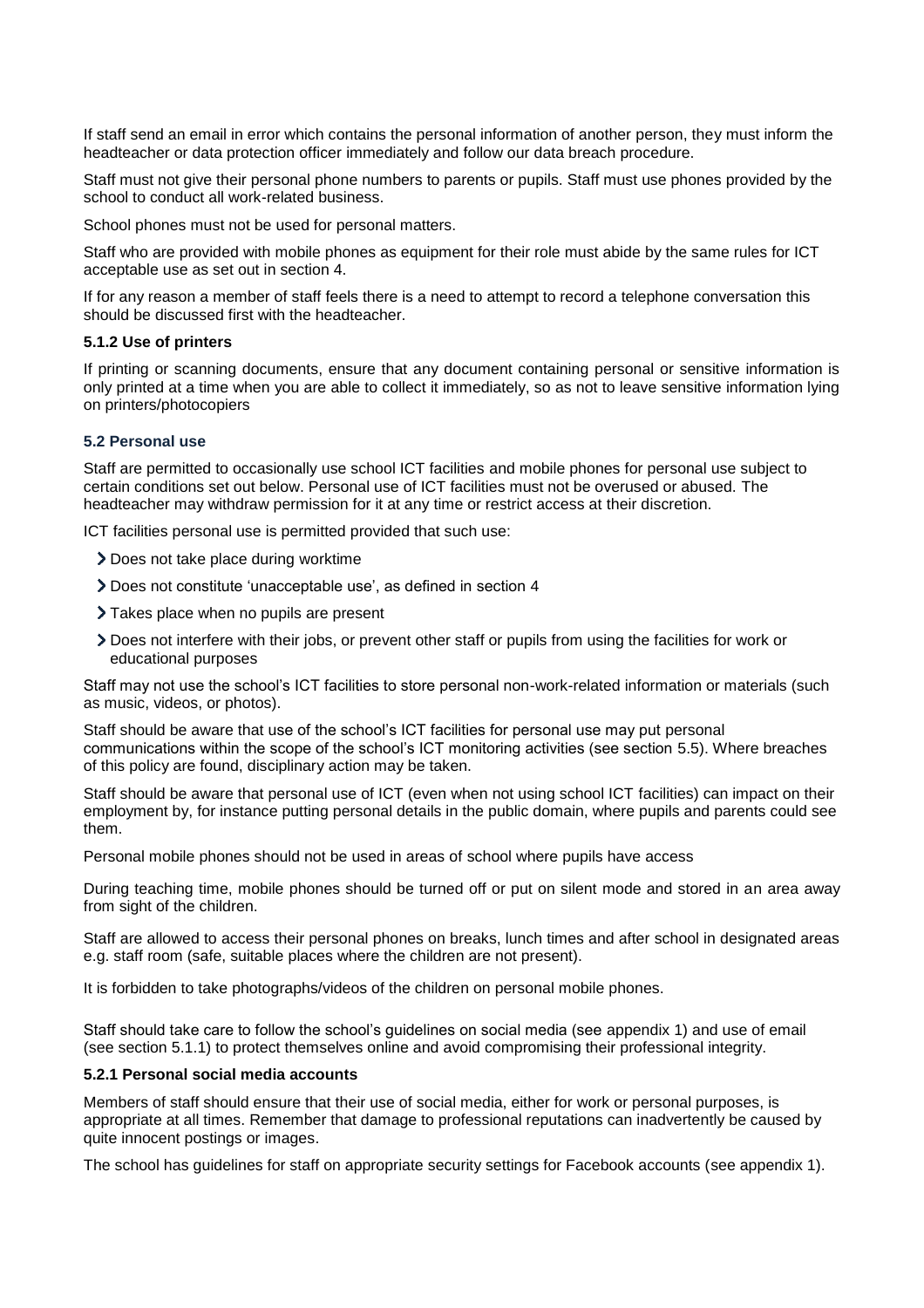#### **5.2.2 Communication platforms**

Members of staff should consider how they communicate with each other both inside and outside of school when discussing any work matters. This includes during personal time on messaging platforms such as Whatsapp and Messenger. Remember that what you may deem as 'personal' messages could unintentionally become public and therefore if school matters are being discussed you should consider carefully your use of language and subject matter.

School will always encourage staff that any messages relating to school, even in 'personal' forums should be written carefully and politely and should never contain anything which is likely to cause annoyance, inconvenience or needless anxiety. Incorrect or improper statements can give rise to claims for discrimination, harassment, defamation, breach of confidentiality or breach of contract.

#### **5.3 Remote access**

We allow staff to access the school's ICT facilities and materials remotely through Office 365 and Durham Learning Cloud.

Staff accessing the school's ICT facilities and materials remotely must abide by the same rules as those accessing the facilities and materials on-site. Staff must be particularly vigilant if they use the school's ICT facilities outside the school and take such precautions as the school may require from time to time against importing viruses or compromising system security.

Our ICT facilities contain information which is confidential and/or subject to data protection legislation. Such information must be treated with extreme care and in accordance with our data protection policy.

No school related information should be stored on any personal equipment. You must not download or save any information onto personal equipment such as mobile phones or laptops/PCs.

If you have a need to work offsite and require electronic or paper based information to be taken from school to work on you must

- First seek permission from the head teacher for the removal of the information eg pupil file, laptop, encrypted school memory stick
- Ensure the secure transit of the information
- Ensure that no information is downloaded or stored on personal equipment
- Be aware of other people within the immediate area when viewing personal or sensitive information in areas outside of school and limiting such activity away from public places

#### **5.4 School social media accounts**

Official school social media accounts will be managed by named staff members. Any staff who have not been authorised to manage, or post to, the account, must not access, or attempt to access the account.

The school has guidelines for what can and cannot be posted on its social media accounts. Those who are authorised to manage the account must ensure they abide by these guidelines at all times.

#### **5.5 Images of pupils**

All pupils need parental permission to have photographs or videos published electronically or in a public area even if they are unidentifiable. If in doubt as to whether a pupil has permission you must check with the school office before publishing/displaying.

No photos or videos which include nudity or inappropriate actions are permitted to be taken or downloaded under any circumstance.

Images of students must be stored in the designated area of the ICT network/Cloud. It is not permitted to remove images off site (on camera, phone or storage device).

Images should be deleted from electronic devices once after uploading to the above storage area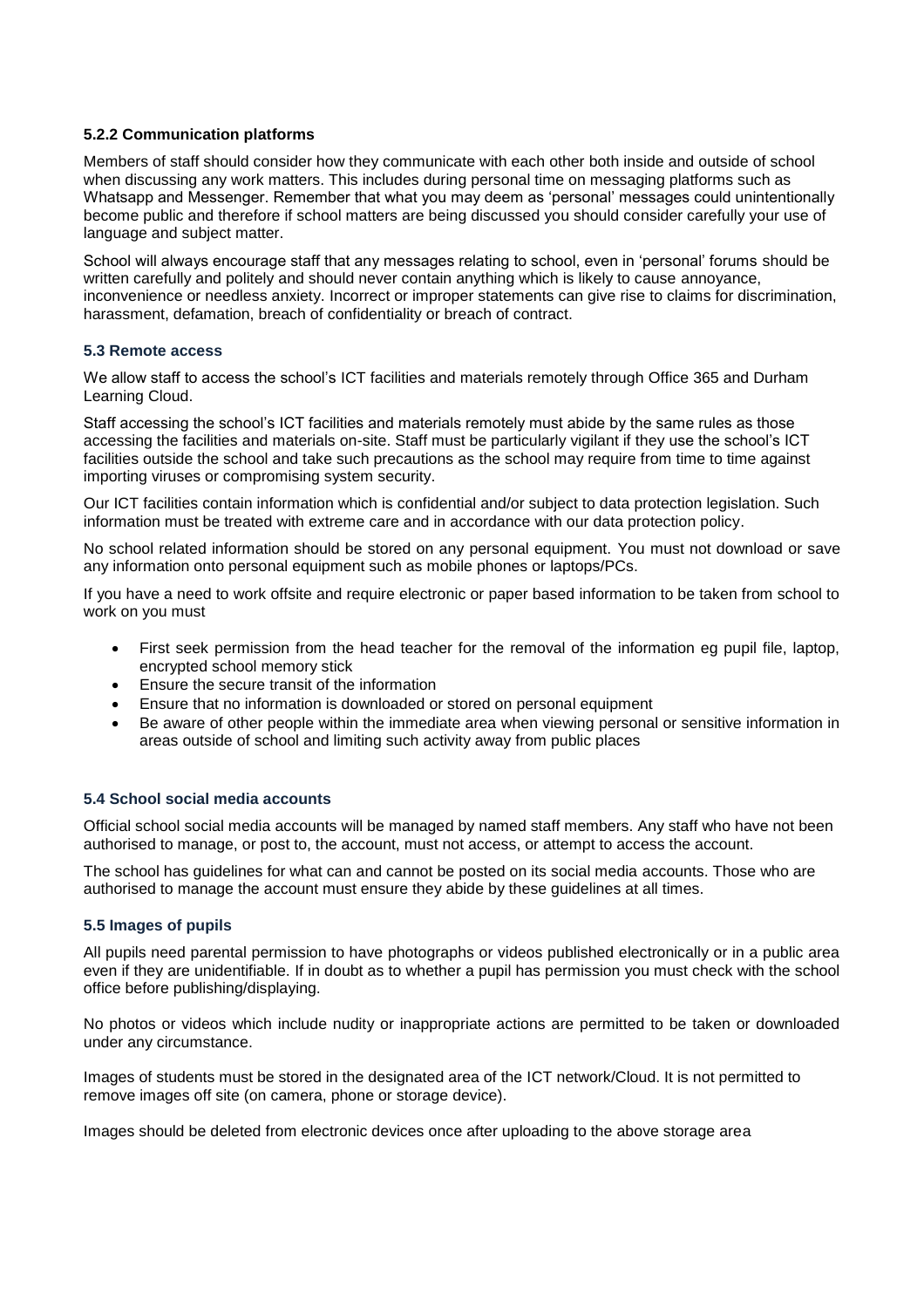#### **5.6 Monitoring of school network and use of ICT facilities**

The school reserves the right to monitor the use of its ICT facilities and network. This includes, but is not limited to, monitoring of:

- > Internet sites visited
- > Bandwidth usage
- > Email accounts
- > Telephone calls
- User activity/access logs
- Any other electronic communications

Only authorised staff may inspect, monitor, intercept, assess, record and disclose the above, to the extent permitted by law.

The school monitors ICT use in order to:

- Obtain information related to school business
- Investigate compliance with school policies, procedures and standards
- Ensure effective school and ICT operation
- Conduct training or quality control exercises
- > Prevent or detect crime
- Comply with a subject access request, Freedom of Information Act request, or any other legal obligation

# <span id="page-7-0"></span>**6. Pupils**

### **6.1 Access to ICT facilities**

- Activities should be planned by staff so that 'open searching is kept to a minimum.
- Computers and equipment in school are available to pupils only under the supervision of staff
- When searching the internet with pupils, adults should encourage the children to use 'child safe' search engines if applicable (depending on age)

#### **6.2 Search and deletion**

Under the Education Act 2011, and in line with the Department for Education's [guidance on searching,](https://www.gov.uk/government/publications/searching-screening-and-confiscation)  [screening and confiscation,](https://www.gov.uk/government/publications/searching-screening-and-confiscation) the school has the right to search pupils' phones, computers or other devices for any data or items banned under school rules or legislation.

The school can, and will, delete files and data found on searched devices if we believe the data or file has been, or could be, used to disrupt teaching or break the school's rules.

#### **6.3 Unacceptable use of ICT and the internet outside of school**

The school will sanction pupils, in line with the behaviour policy, if a pupil engages in any of the following **at any time** (even if they are not on school premises):

- Using ICT or the internet to breach intellectual property rights or copyright
- Using ICT or the internet to bully or harass someone else, or to promote unlawful discrimination
- > Breaching the school's policies or procedures
- Any illegal conduct, or statements which are deemed to be advocating illegal activity
- Accessing, creating, storing, linking to or sending material that is offensive, obscene or otherwise inappropriate
- Activity which defames or disparages the school, or risks bringing the school into disrepute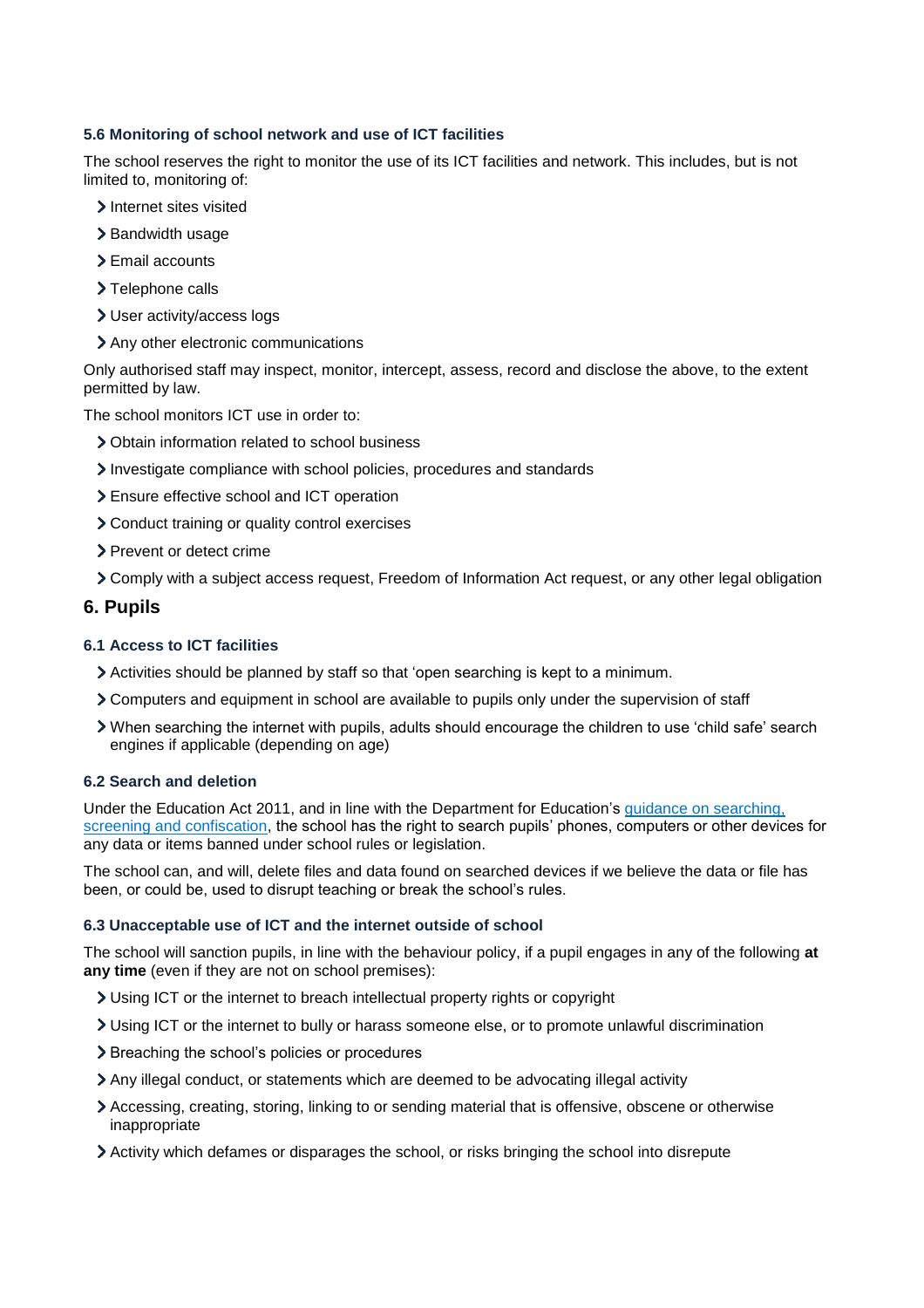- Sharing confidential information about the school, other pupils, or other members of the school community
- Gaining or attempting to gain access to restricted areas of the network, or to any password protected information, without approval from authorised personnel
- Allowing, encouraging, or enabling others to gain (or attempt to gain) unauthorised access to the school's ICT facilities
- Causing intentional damage to ICT facilities or materials
- Causing a data breach by accessing, modifying, or sharing data (including personal data) to which a user is not supposed to have access, or without authorisation
- Using inappropriate or offensive language

#### <span id="page-8-0"></span>**7. Parents**

#### **7.1 Access to ICT facilities and materials**

Parents do not have access to the school's ICT facilities as a matter of course.

However, parents working for, or with, the school in an official capacity (for instance, as a volunteer or as a member of the PTA) may be granted an appropriate level of access, or be permitted to use the school's facilities at the headteacher's discretion.

Where parents are granted access in this way, they must abide by this policy as it applies to staff.

#### **7.2 Communicating with or about the school online**

We believe it is important to model for pupils, and help them learn, how to communicate respectfully with, and about, others online.

Parents play a vital role in helping model this behaviour for their children, especially when communicating with the school through our website and social media channels.

We ask parents to sign the agreement in appendix 2.

#### <span id="page-8-1"></span>**8. Data security**

The school takes steps to protect the security of its computing resources, data and user accounts. However, the school cannot guarantee security. Staff, pupils, parents and others who use the school's ICT facilities should use safe computing practices at all times.

#### **8.1 Passwords**

Each adult working within the school must log on to the computers using the username and password given to them (class account or individual account) and these must be changed to an individual specific password where stated. Passwords need to be kept a secret, not written down and stored in or around the computer. If for any reason an adult needs to leave their computer, they have to lock the computer to prevent others from using their account by pressing 'Ctrl, Alt and Delete'.

Any supply teachers or visitors to the school must see our head teacher to obtain a guest account and password. Their password will need to be kept private and not shared.

You should ensure you use dual factor authentication when possible if dealing with sensitive information- for example CPOMS.

Users are responsible for the security of their passwords and accounts, and for setting permissions for accounts and files they control.

Members of staff or pupils who disclose account or password information may face disciplinary action. Parents or volunteers who disclose account or password information may have their access rights revoked.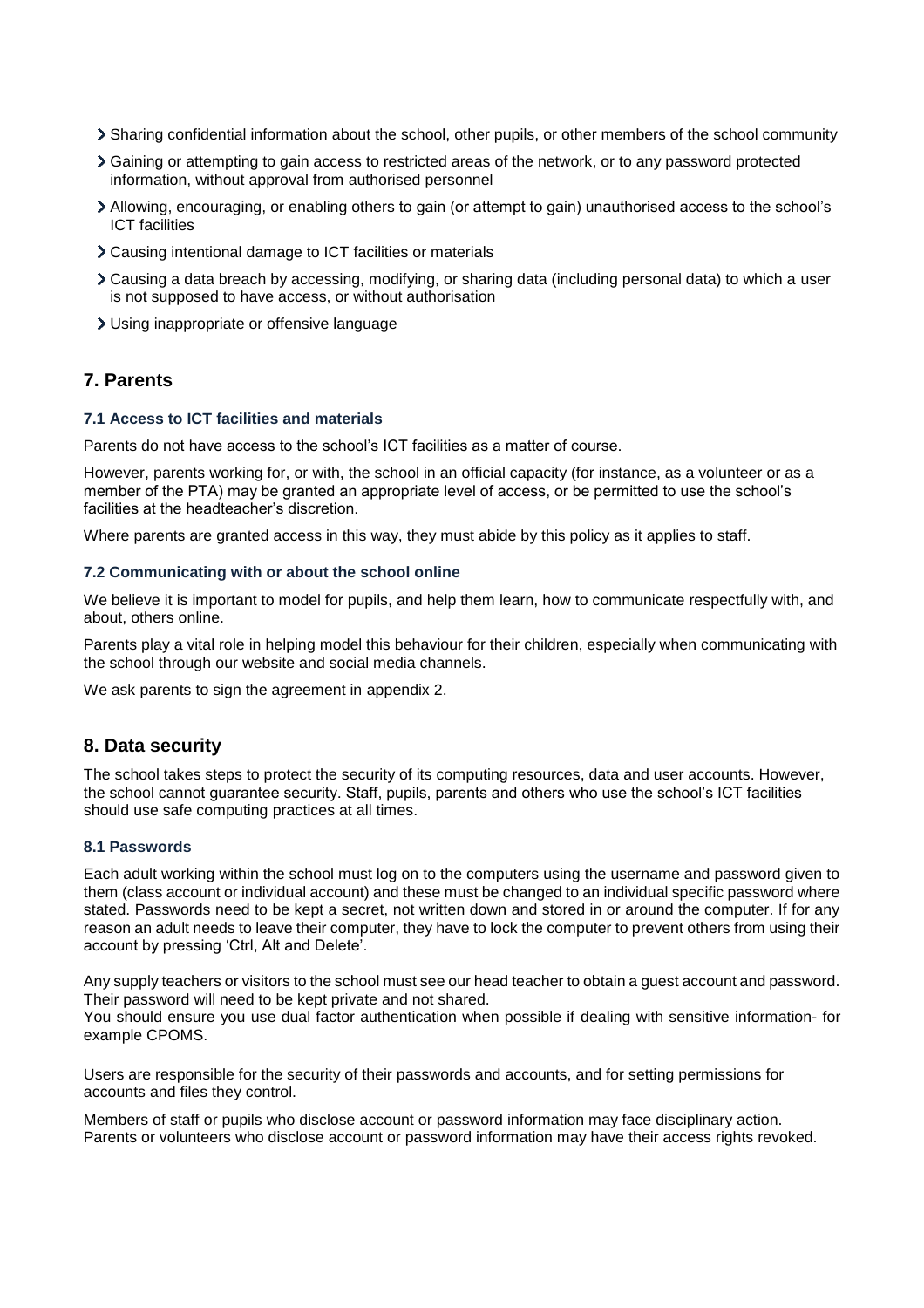#### **8.2 Software updates, firewalls, and anti-virus software**

All of the school's ICT devices that support software updates, security updates, and anti-virus products will be configured to perform such updates regularly or automatically.

Users must not circumvent or make any attempt to circumvent the administrative, physical and technical safeguards we implement and maintain to protect personal data and the school's ICT facilities.

Any personal devices using the school's network must all be configured in this way.

#### **8.3 Data protection**

All personal data must be processed and stored in line with data protection regulations and the school's data protection policy. Data protection policy requires that any staff or student / pupil data to which members of staff have access, will be kept private and confidential, except when it is deemed necessary that by a requirement of law or by school policy to disclose such information to an appropriate authority.

#### **8.4 Access to facilities and materials**

All users of the school's ICT facilities will have clearly defined access rights to school systems, files and devices.

These access rights are managed by the headteacher.

Users should not access, or attempt to access, systems, files or devices to which they have not been granted access. If access is provided in error, or if something a user should not have access to is shared with them, they should alert the headteacher immediately.

Users should always log out of systems and lock their equipment when they are not in use or when they leave the room, to avoid any unauthorised access. Equipment and systems should always be logged out of and closed down completely at the end of each working day.

#### **8.5 Encryption**

The school ensures that its devices and systems have an appropriate level of encryption. Therefore, personal equipment such as USB sticks or other personal devices are not permitted.

#### <span id="page-9-0"></span>**9. Internet access**

The school wireless internet connection is secured and content filtering is in operation. If you should happen to access an inappropriate site that the filter has not identified, or 'safe' sites that are filtered in error, please inform the headteacher or ICT Technician.

#### **9.1 Parents and visitors**

Parents and visitors to the school will not be permitted to use the school's wifi unless specific authorisation is granted by the headteacher.

The headteacher will only grant authorisation if:

- Parents are working with the school in an official capacity (e.g. as a volunteer or as a member of the PTA)
- Visitors need to access the school's wifi in order to fulfil the purpose of their visit (for instance, to access materials stored on personal devices as part of a presentation or lesson plan)

Staff must not give the wifi password to anyone who is not authorised to have it. Doing so could result in disciplinary action.

#### <span id="page-9-1"></span>**10. Monitoring and review**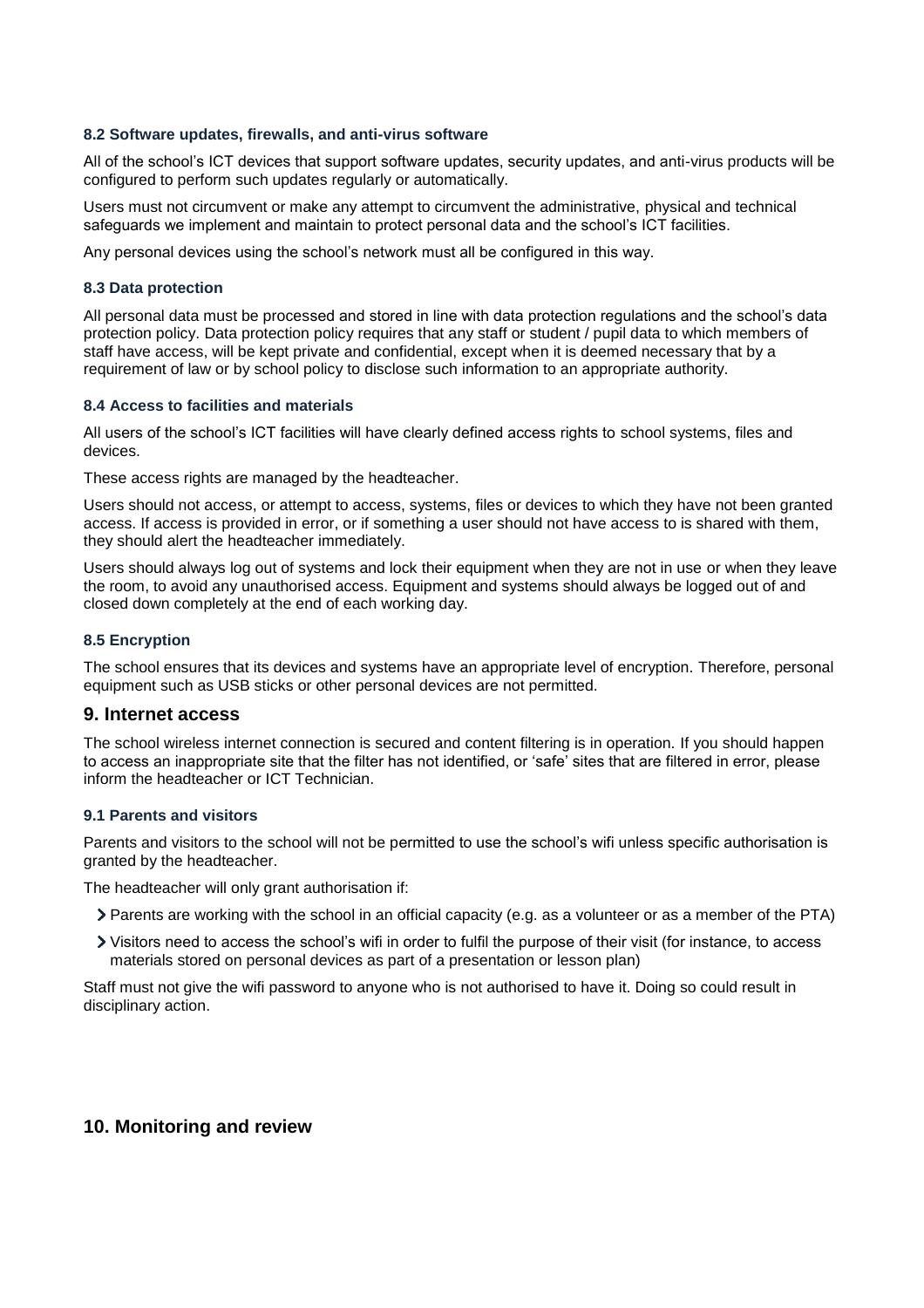The headteacher and data protection officer monitor the implementation of this policy, including ensuring that it is updated to reflect the needs and circumstances of the school.

This policy will be reviewed every year.

The governing body is responsible for approving this policy.

# <span id="page-10-0"></span>**11. Related policies**

This policy should be read alongside the school's policies on:

- Online safety
- Safeguarding and child protection
- Behaviour Policy
- Disciplinary Policy
- Data protection Policy
- Use of Photographic Images Policy
- Staff Code of Conduct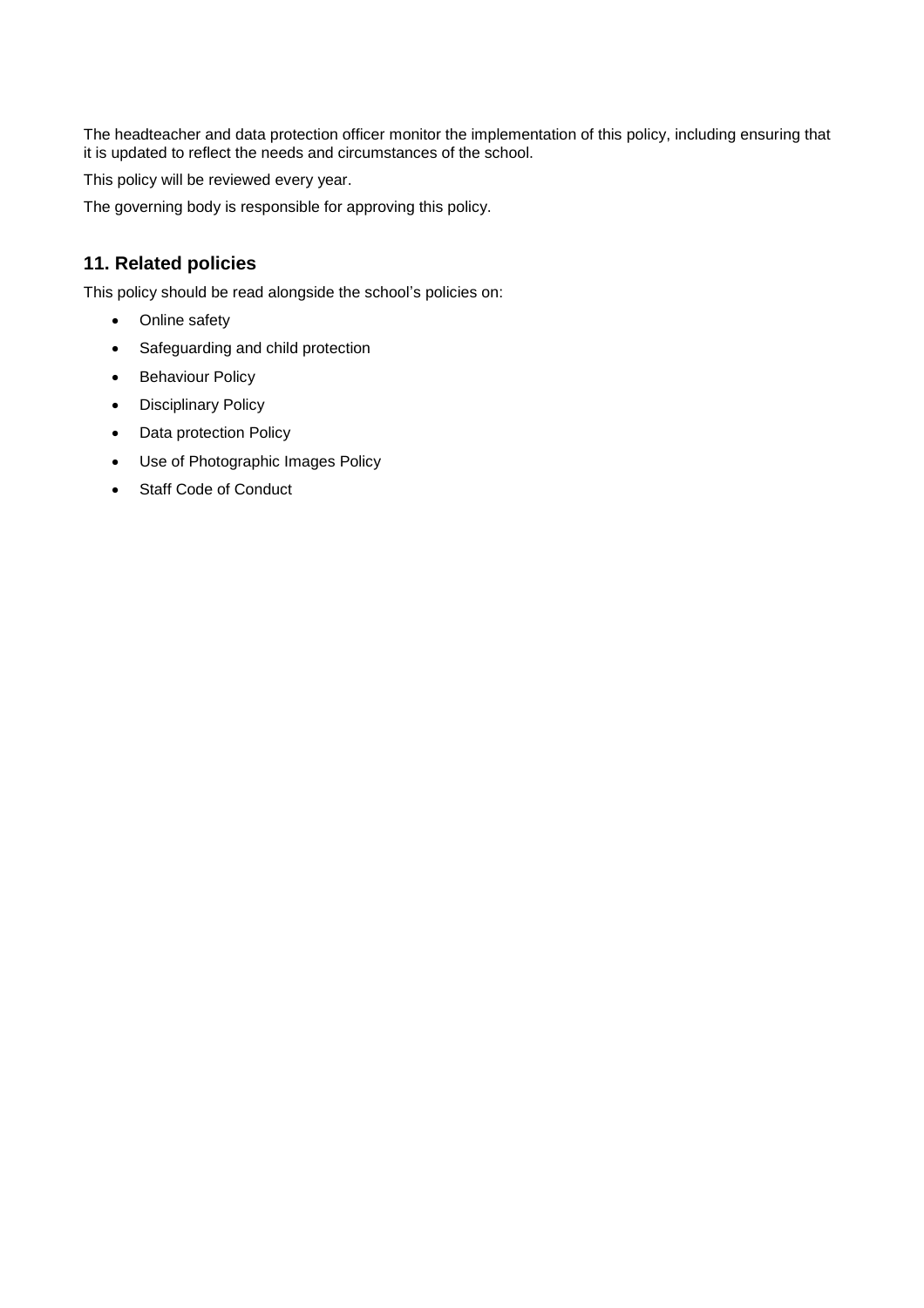# **Don't accept friend requests from pupils on social media**

### <span id="page-11-0"></span>**12 rules for school staff on Facebook**

- 1. Consider changing your display name use your first and middle name, use a maiden name, or put your surname backwards instead
- 2. Change your profile picture to something unidentifiable, or if not, ensure that the image is professional
- 3. Check your privacy settings regularly
- 4. Be careful about tagging other staff members in images or posts
- 5. Don't share anything publicly that you wouldn't be just as happy showing your pupils
- 6. Don't use personal social media sites during school hours
- 7. Don't make comments about your job, your colleagues, our school or your pupils online once it's out there, it's out there
- 8. Don't associate yourself with the school on your profile (e.g. by setting it as your workplace, or by 'checking in' at a school event)
- 9. Don't link your work email address to your social media accounts. Anyone who has this address (or your personal email address/mobile number) is able to find you using this information
- 10. Consider uninstalling the Facebook app from your phone. The app recognises wifi connections and makes friend suggestions based on who else uses the same wifi connection (such as parents or pupils)
- 11. Consider very carefully any friend requests from parents/carers
- 12. Never use facebook to respond to parents/carers regarding queries or questions around school business

# **Check your privacy settings**

- Change the visibility of your posts and photos to **'Friends only'**, rather than 'Friends of friends'. Otherwise, pupils and their families may still be able to read your posts, see things you've shared and look at your pictures if they're friends with anybody on your contacts list
- Don't forget to check your **old posts and photos** go to [bit.ly/2MdQXMN](https://www.facebook.com/help/iphone-app/236898969688346?helpref=uf_permalink) to find out how to limit the visibility of previous posts
- The public may still be able to see posts you've **'liked'**, even if your profile settings are private, because this depends on the privacy settings of the original poster
- **Google your name** to see what information about you is visible to the public
- Prevent search engines from indexing your profile so that people can't **search for you by name** go to [bit.ly/2zMdVht t](https://www.facebook.com/help/124518907626945?helpref=faq_content)o find out how to do this
- Remember that **some information is always public**; your display name, profile picture, cover photo, user ID (in the URL for your profile), country, age range and gender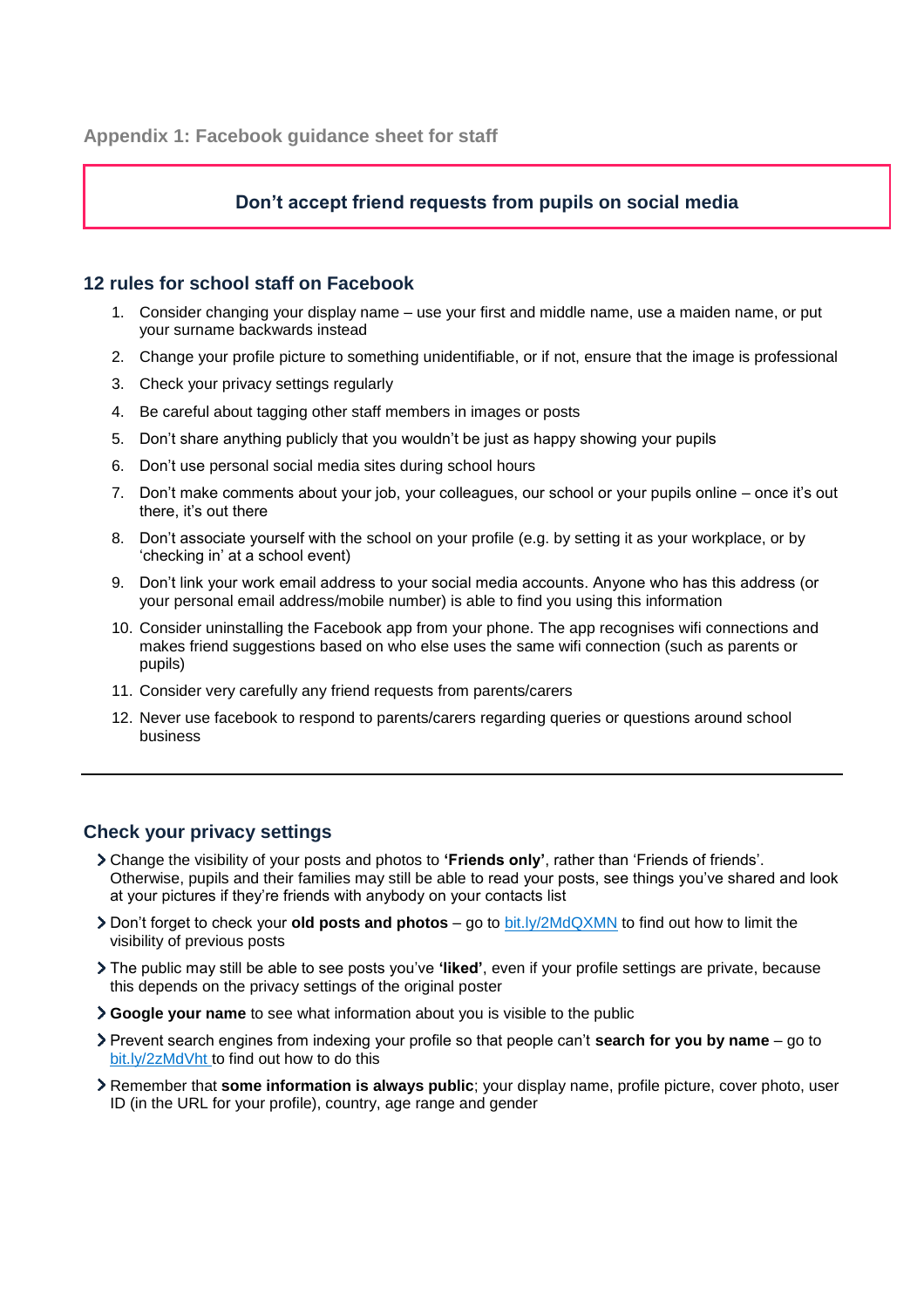# **What do to if…**

#### **A pupil adds you on social media**

- In the first instance, ignore and delete the request. Block the pupil from viewing your profile
- Check your privacy settings again, and consider changing your display name or profile picture
- If the pupil asks you about the friend request in person, tell them that you're not allowed to accept friend requests from pupils and that if they persist, you'll have to notify senior leadership and/or their parents. If the pupil persists, take a screenshot of their request and any accompanying messages
- Notify the senior leadership team or the headteacher about what's happening

#### **A parent adds you on social media**

It is at your discretion whether to respond. Bear in mind that:

- Responding to one parent's friend request or message might set an unwelcome precedent for both you and other teachers at the school
- Pupils may then have indirect access through their parent's account to anything you post, share, comment on or are tagged in
- Parent's sometimes feel that they can contact you through your personal facebook account to ask questions or raise issues in relation to school. To respond to such communication would be in breach of school policies
- If you wish to decline the offer or ignore the message, consider drafting a stock response to let the parent know that you're doing so

### **You're being harassed on social media, or somebody is spreading something offensive about you**

- **Do not** retaliate or respond in any way
- Save evidence of any abuse by taking screenshots and recording the time and date it occurred
- Report the material to Facebook or the relevant social network and ask them to remove it
- If the perpetrator is a current pupil or staff member, our mediation and disciplinary procedures are usually sufficient to deal with online incidents
- If the perpetrator is a parent or other external adult, a senior member of staff should invite them to a meeting to address any reasonable concerns or complaints and/or request they remove the offending comments or material
- If the comments are racist, sexist, of a sexual nature or constitute a hate crime, you or a senior leader should consider contacting the police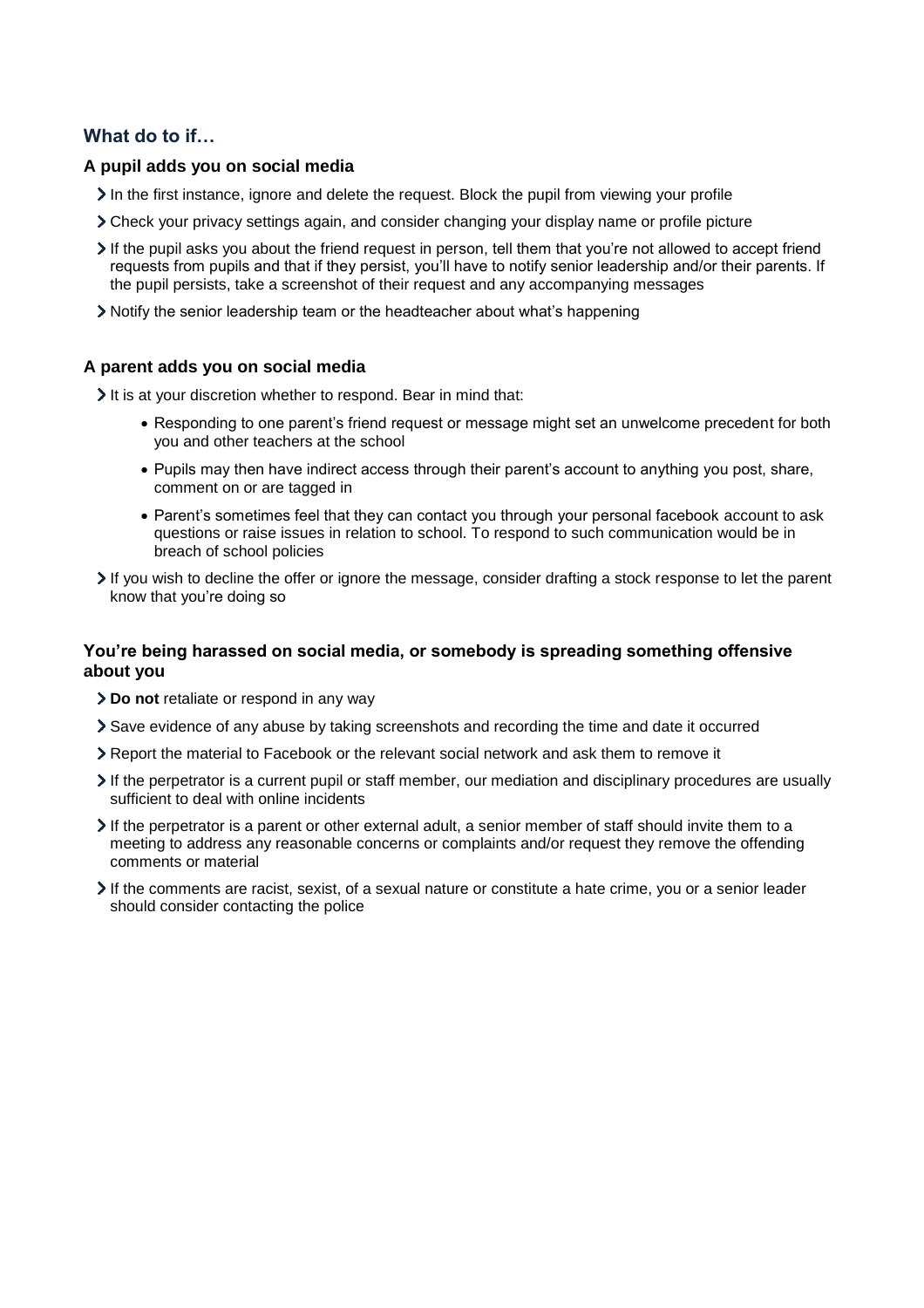# <span id="page-13-0"></span>**Appendix 2: Acceptable use of the internet: agreement for parents and carers**

# **Acceptable use of the internet: agreement for parents and carers**

#### **Name of parent/carer:**

#### **Name of child:**

Online channels are an important way for parents/carers to communicate with, or about, our school. The school uses the following channels:

- Our official social media pages
- Email/text groups for parents (for school announcements and information)
- Our virtual learning platform

Parents/carers also sometimes set up independent channels to help them stay on top of what's happening in their child's class. For example, class/year Facebook groups, email groups, or chats (through apps such as WhatsApp). Please note that school has no responsibility for the running or content for such groups.

When communicating with the school via official communication channels, or using private/independent channels to talk about the school, I will:

- Be respectful towards members of staff, and the school, at all times
- Be respectful of other parents/carers and children
- Direct any complaints or concerns through the school's official channels, so they can be dealt with in line with the school's complaints procedure

I will not:

- Use private groups, the school's official social media pages, or personal social media to complain about or criticise members of staff. This is not constructive and the school can't improve or address issues if they aren't raised in an appropriate way
- Use private groups, the school's Facebook page, or personal social media to complain about, or try to resolve, a behaviour issue involving other pupils. I will contact the school and speak to the appropriate member of staff if I'm aware of a specific behaviour issue or incident
- Upload or share photos or videos on social media of any child other than my own, unless I have the permission of other children's parents/carers

| Signed: | Date: |
|---------|-------|
|         |       |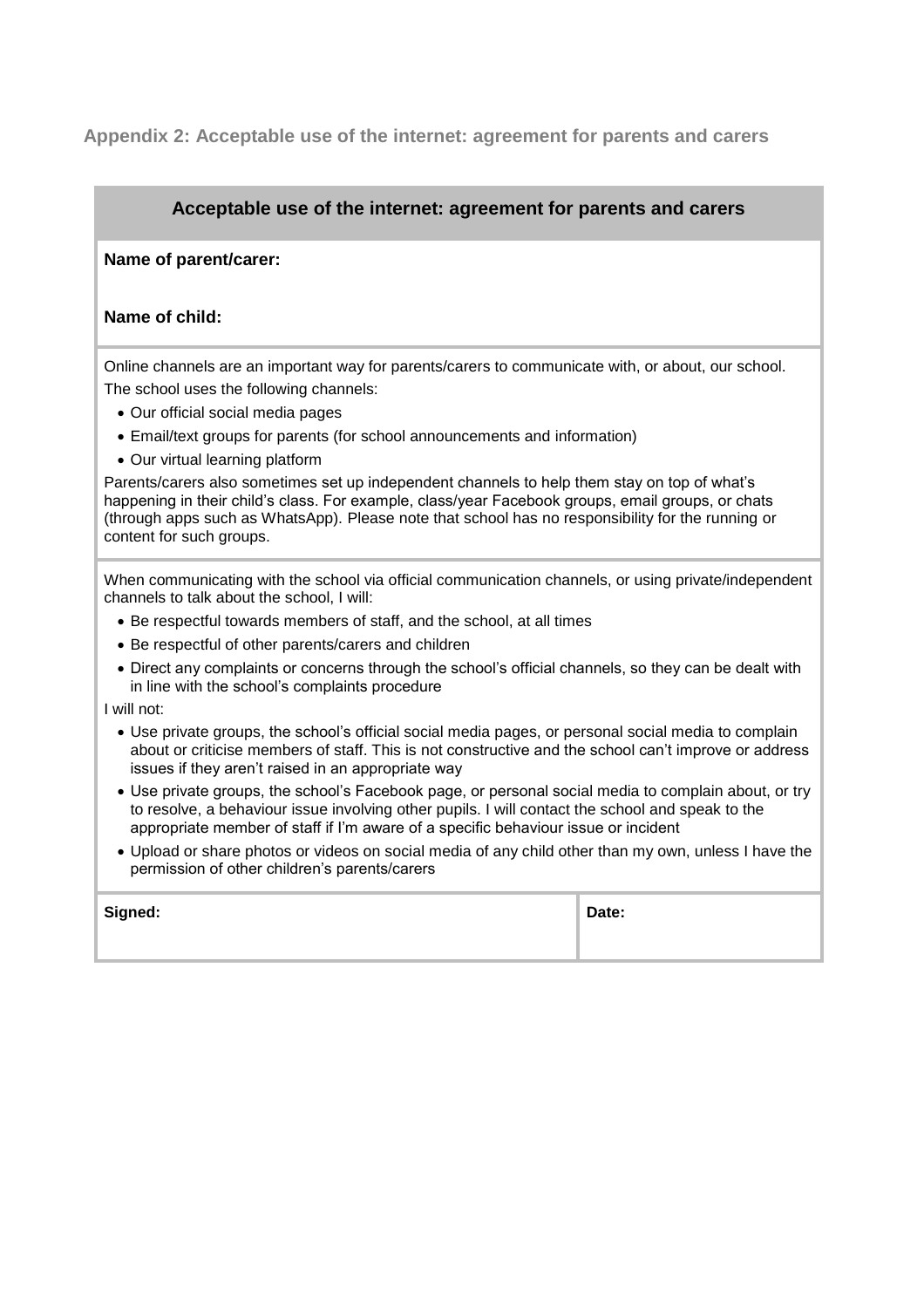# <span id="page-14-0"></span>**Appendix 3: Acceptable use agreement for pupils**

# **Acceptable use of the school's ICT facilities and internet: agreement for pupils and parents/carers**

## **Name of pupil:**

| When I use the school's ICT facilities (like computers and equipment) and get on the internet in |
|--------------------------------------------------------------------------------------------------|
| school, I will not:                                                                              |

- Use them without asking a teacher first, or without a teacher in the room with me
- Use them to break school rules
- Go on any inappropriate websites
- Go on Facebook or other social networking sites (unless my teacher said I could as part of a lesson)
- Use chat rooms
- Open any attachments in emails, or click any links in emails, without checking with a teacher first
- Use mean or rude language when talking to other people online or in emails
- Share my password with others or log in using someone else's name or password
- Bully other people

I understand that the school will check the websites I visit and how I use the school's computers and equipment. This is so that they can help keep me safe and make sure I'm following the rules.

I will tell a teacher or a member of staff I know immediately if I find anything on a school computer or online that upsets me, or that I know is mean or wrong.

I will always be responsible when I use the school's ICT systems and internet.

I understand that the school can discipline me if I do certain unacceptable things online, even if I'm not in school when I do them.

| Signed (pupil): | Date: |
|-----------------|-------|
|                 |       |

**Parent/carer agreement:** I agree that my child can use the school's ICT systems and internet when appropriately supervised by a member of school staff. I agree to the conditions set out above for pupils using the school's ICT systems and internet, and for using personal electronic devices in school, and will make sure my child understands these.

| Signed (parent/carer): | Date: |
|------------------------|-------|
|                        |       |